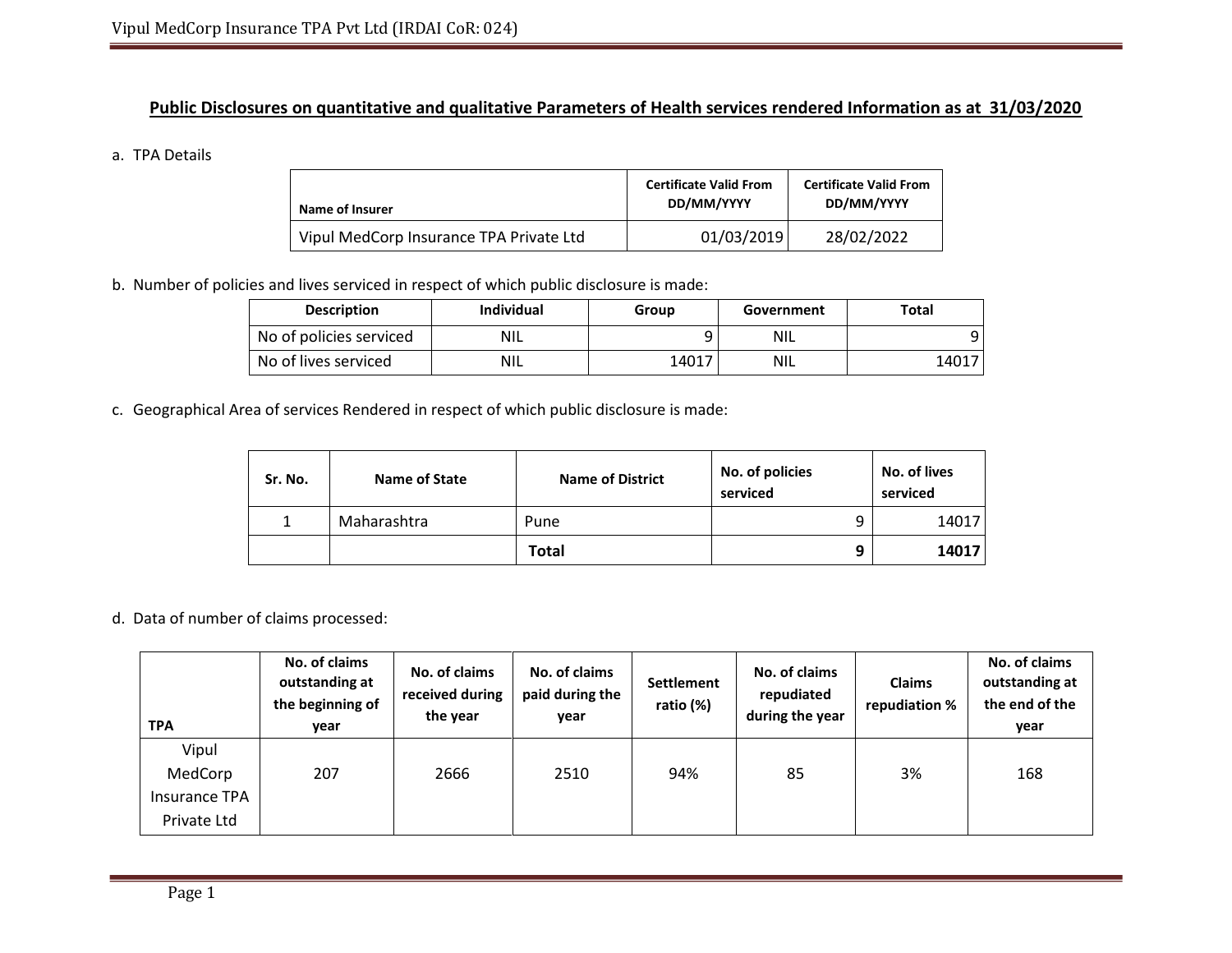e. Turn Around Time (TAT) for cashless claims (in respect of number of claims):

|                |                    |                             | Individual Policies (in %)     | Group Policies (in %)       |                                |  |
|----------------|--------------------|-----------------------------|--------------------------------|-----------------------------|--------------------------------|--|
| Sr. No.        | <b>Description</b> | <b>TAT</b> for<br>preauth** | <b>TAT for</b><br>discharge*** | <b>TAT for</b><br>preauth** | <b>TAT</b> for<br>discharge*** |  |
| 1              | Within <1 Hour     | 0%                          | 0%                             | 60%                         | 66%                            |  |
| $\overline{2}$ | Within 1-2 Hours   | 0%                          | 0%                             | 25%                         | 20%                            |  |
| 3              | Within 2-6 Hours   | 0%                          | 0%                             | 14%                         | 14%                            |  |
| 4              | Within 6-12 Hours  | 0%                          | 0%                             | 0%                          | 0%                             |  |
| 5              | Within 12-24 Hours | 0%                          | 0%                             | 0%                          | 0%                             |  |
| 6              | >24 Hours          | 0%                          | 0%                             | 0%                          | 0%                             |  |
| Total          |                    | 0%                          | 0%                             | 100%                        | 100%                           |  |